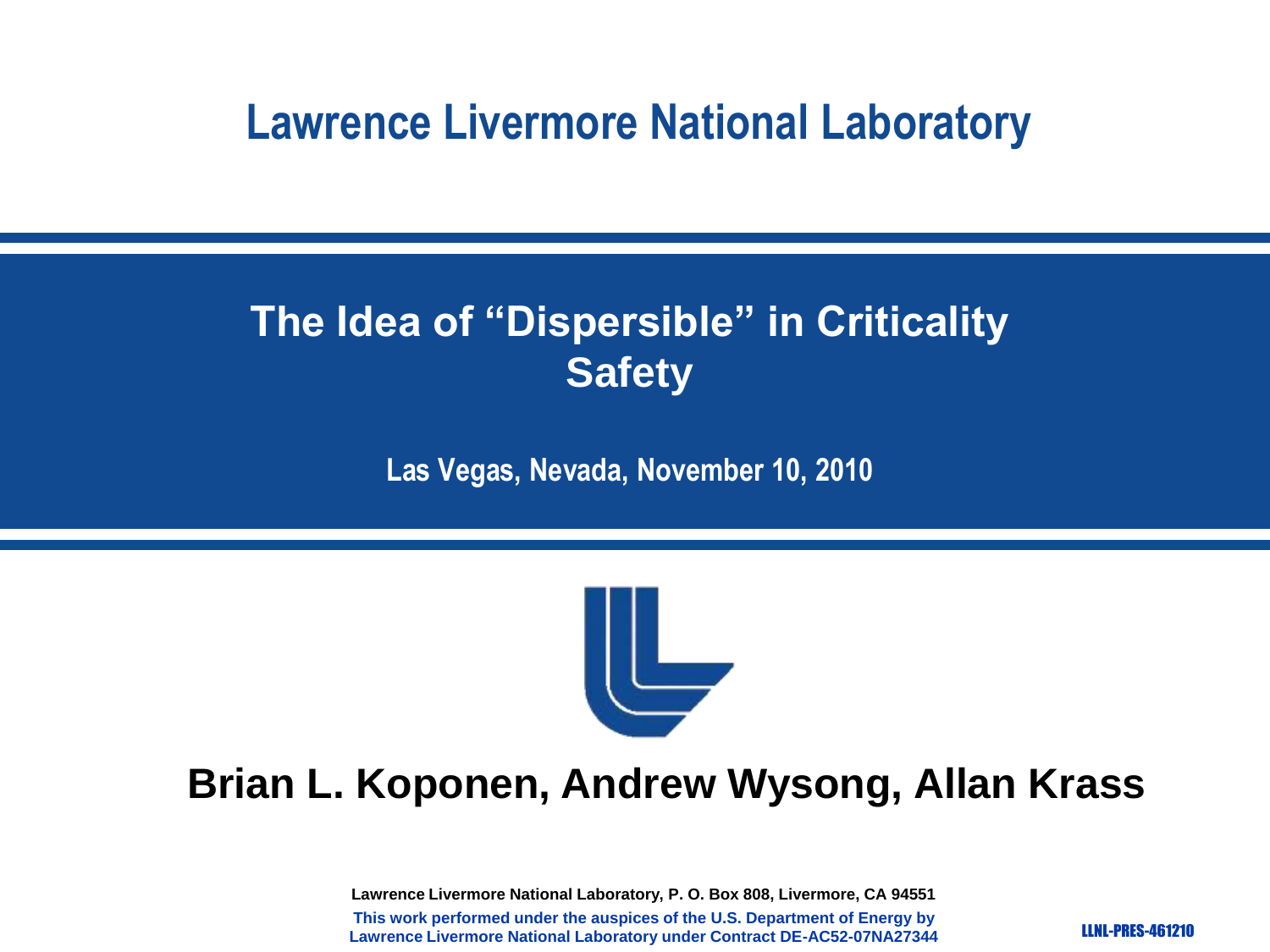# **The LLNL Dispersible Definition**

- Any solid piece of plutonium containing material with a plutonium mass equal to or less than 10 grams, or
- Liquids or gases containing plutonium...box loss is considered as dispersible.
- **Dispersible examples include plutonium oxide,** solutions, or slurries, lathe turnings, and filings.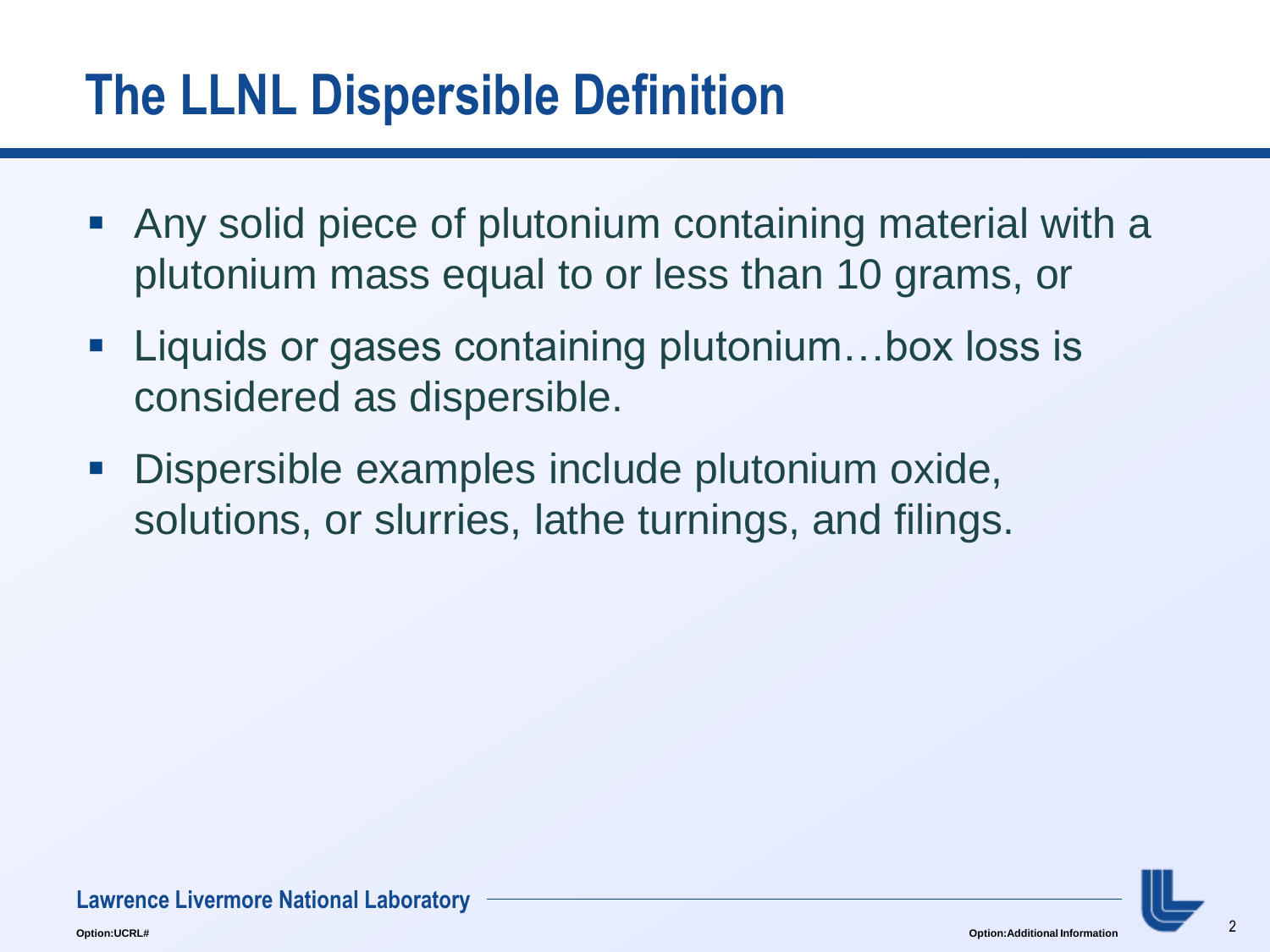### **A Brief Background**

- **EXTE:** Limits were in place for solid parts and for homogeneously-mixed materials.
- The standard limit for many years for moderated plutonium was 220 g.
- **The facility limit for non-moderated plutonium was set** for many years at 2600 g. Operations with larger parts require special study.
- However, there was still a "gray" area involving small plutonium samples encased in moderating material.



**Lawrence Livermore National Laboratory**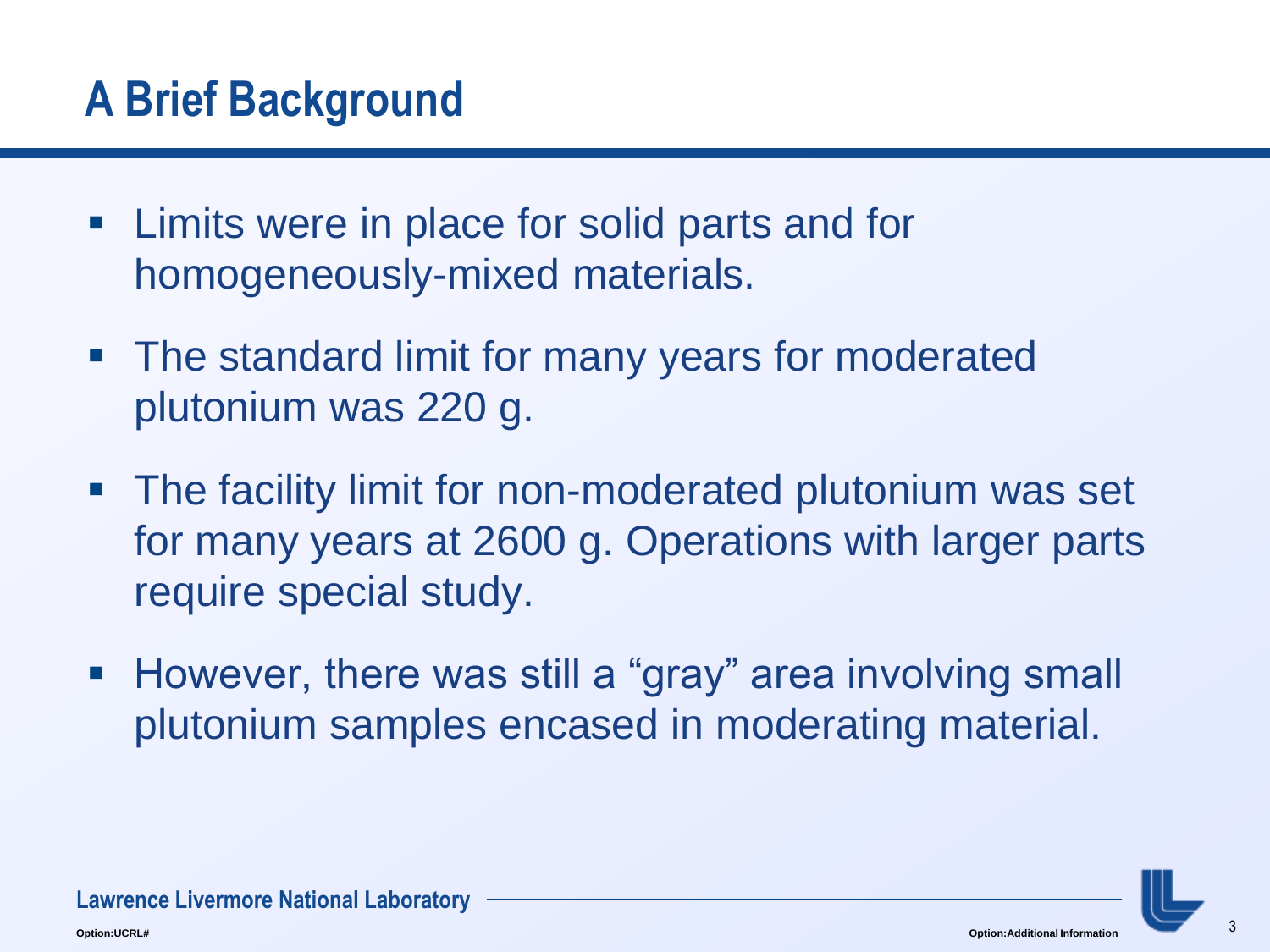# **The Dispersible Issue Came to Light in 1978**

- **The** *misunderstandings* of the limits have occurred in recent years when metal cylinders of fairly small size have been placed in matrices of moderating material."
- "A recent inspection of Bldg. 332 operations revealed they frequently handle 10-30 g plutonium parts under "solid" mass limits, but in moderator environments which perhaps are inappropriate."
- Though this problem is of long standing... it is one of the most important unresolved operational questions we face.

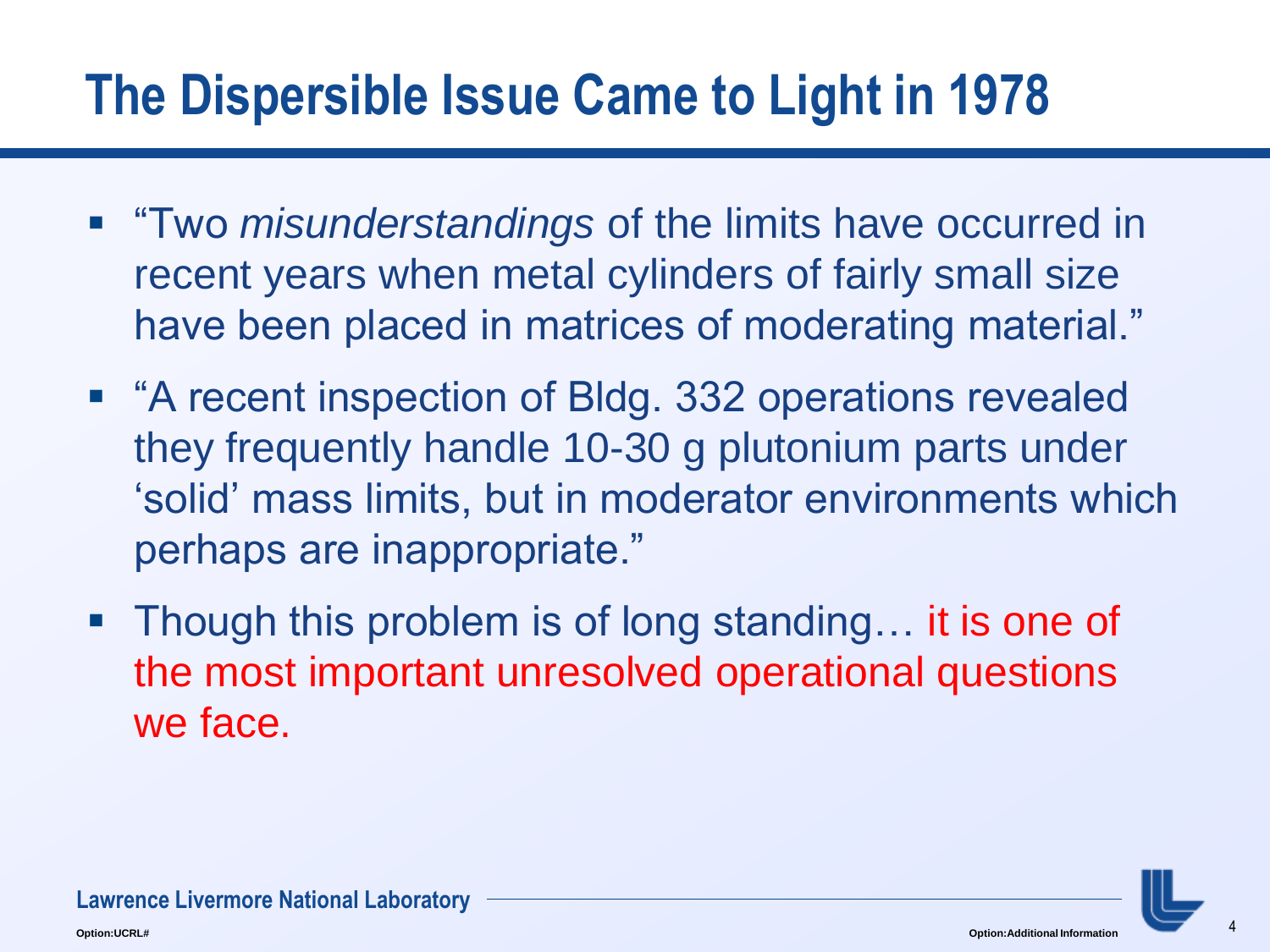## **Addressing the Problem**

- A computational study was done to determine the unit mass value at which an array of small, moderated, units would be of concern
- **The basic model was for spherical metal units inside** cubic cells surrounded by interstitial water. The entire array was also cubic and surrounded by thick water.
- **Parameters that were varied in the calculations** included (a) the number of units, (b) unit mass, (c) unit spacing, (d) unit density, (e) unit shape, and (f) water moderator density.

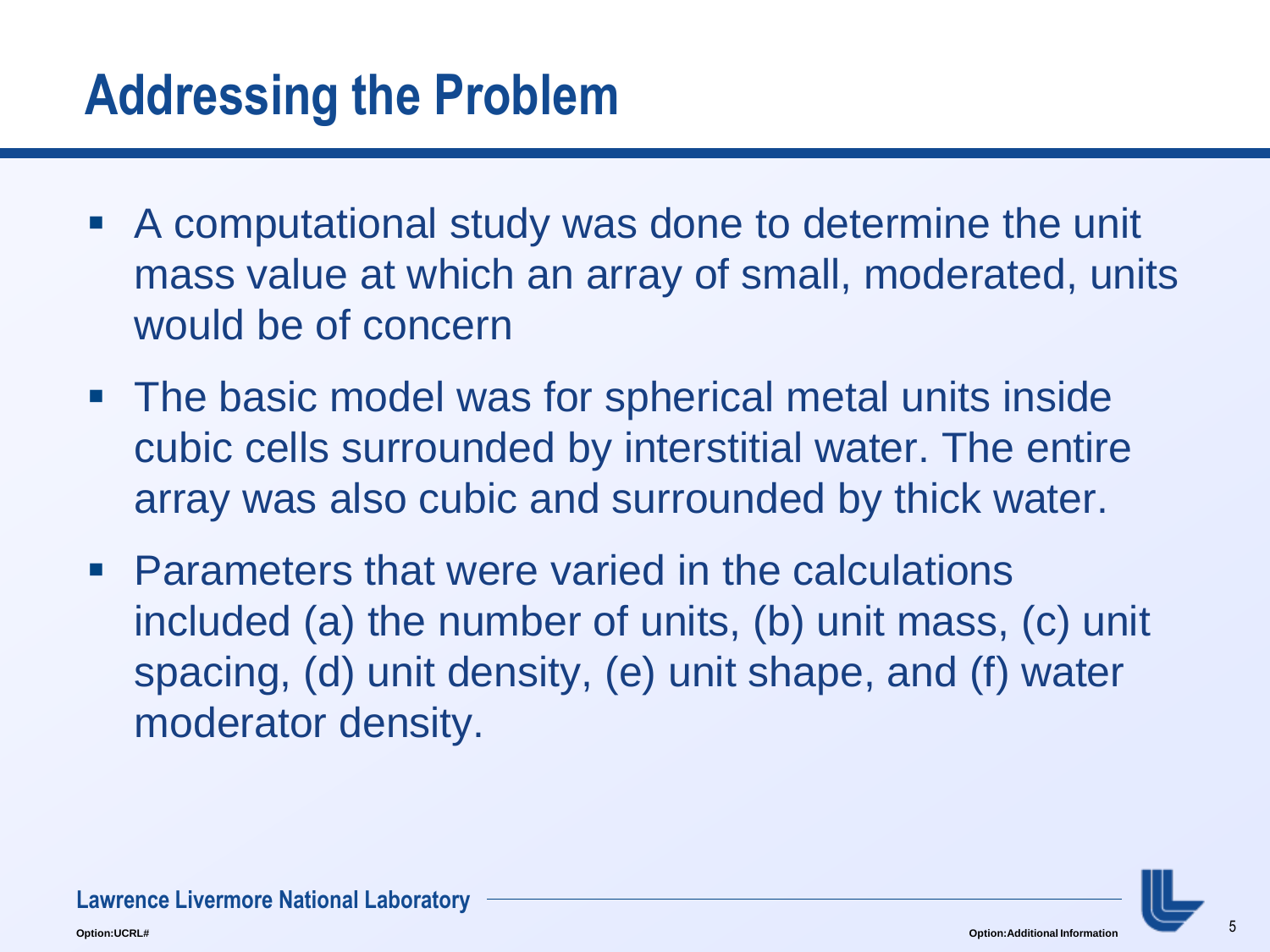# **Results of the Study**

- An array of compact plutonium units, dry or fully immersed in water, is less reactive than an array of the same number of units in contact if the mass of each unit is 10 g or more.
- **Therefore mass limits set for solid units can be applied** to assemblages of smaller, compact, metal units if each exceeds 10 g, regardless of the degree of assemblage moderation.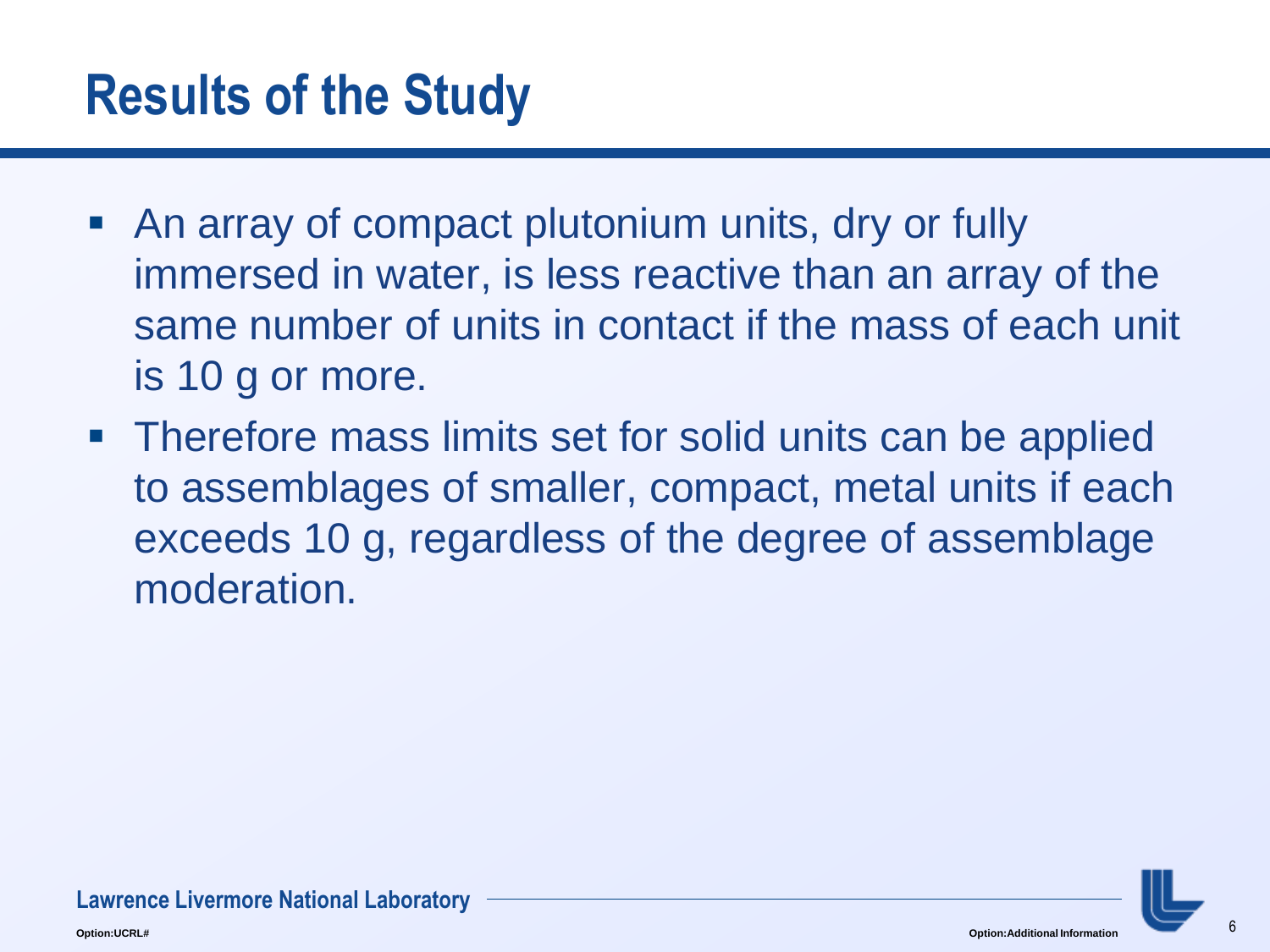#### **There Was Still a Concern for Large Surface Area Parts**

- Parts larger than 10 g could be handled under the 2600 gram assemblage limit…
- …but there was still a concern, i.e., larger-than-10 g pieces that have shapes that expose large surface areas to thermal neutrons.
- Calculations for such parts showed that shape factor of the parts did not exceed five, the 2600 g limit could be used.

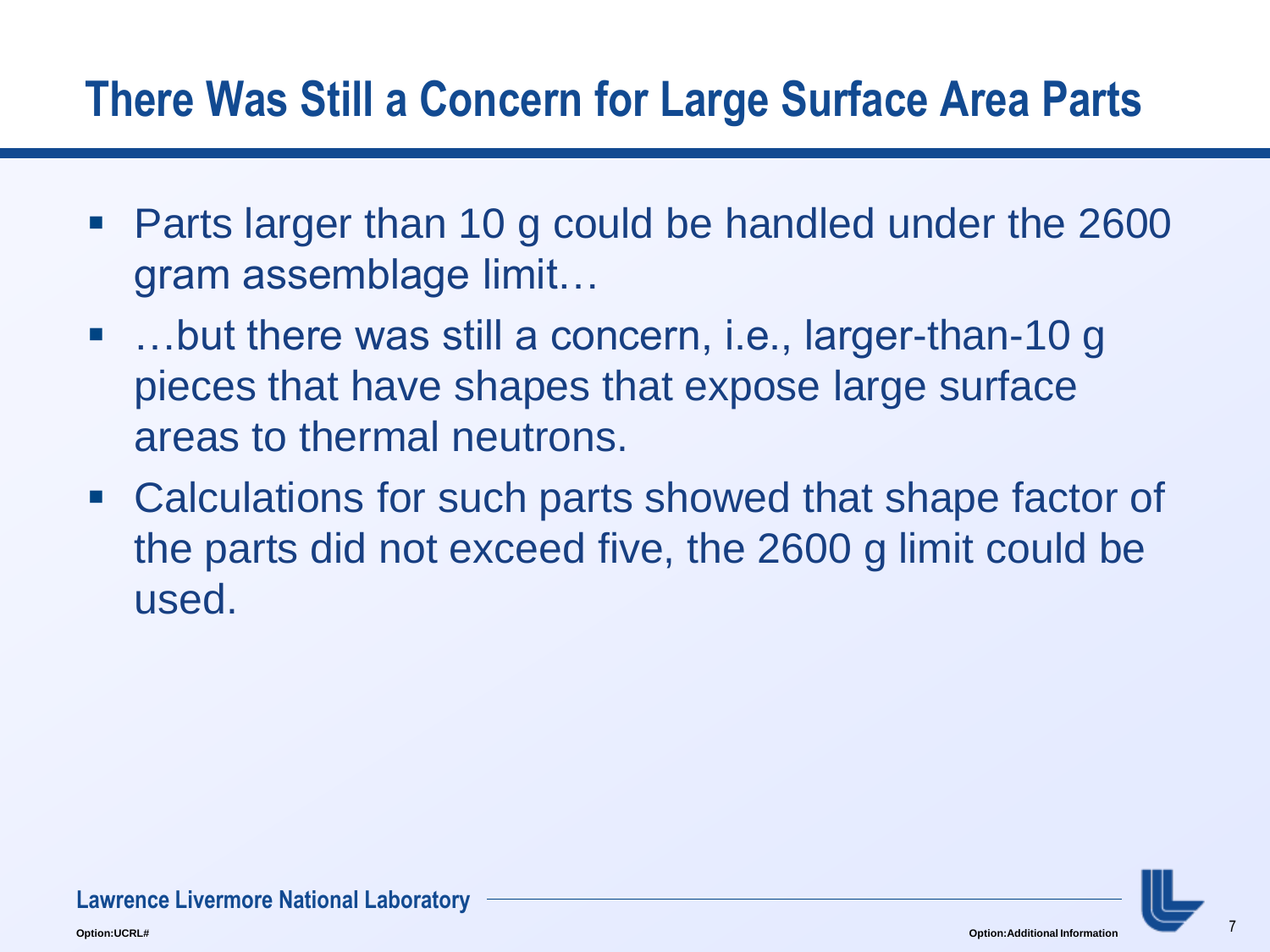## **There Was Still a Concern**

- Unfortunately, the shape-factor limit was not fully adequate.
- The facility occasionally handled a few large parts where it was obvious that they did not comprise an array that needed to be considered dispersible.
- We have recently explored what might be a better approach.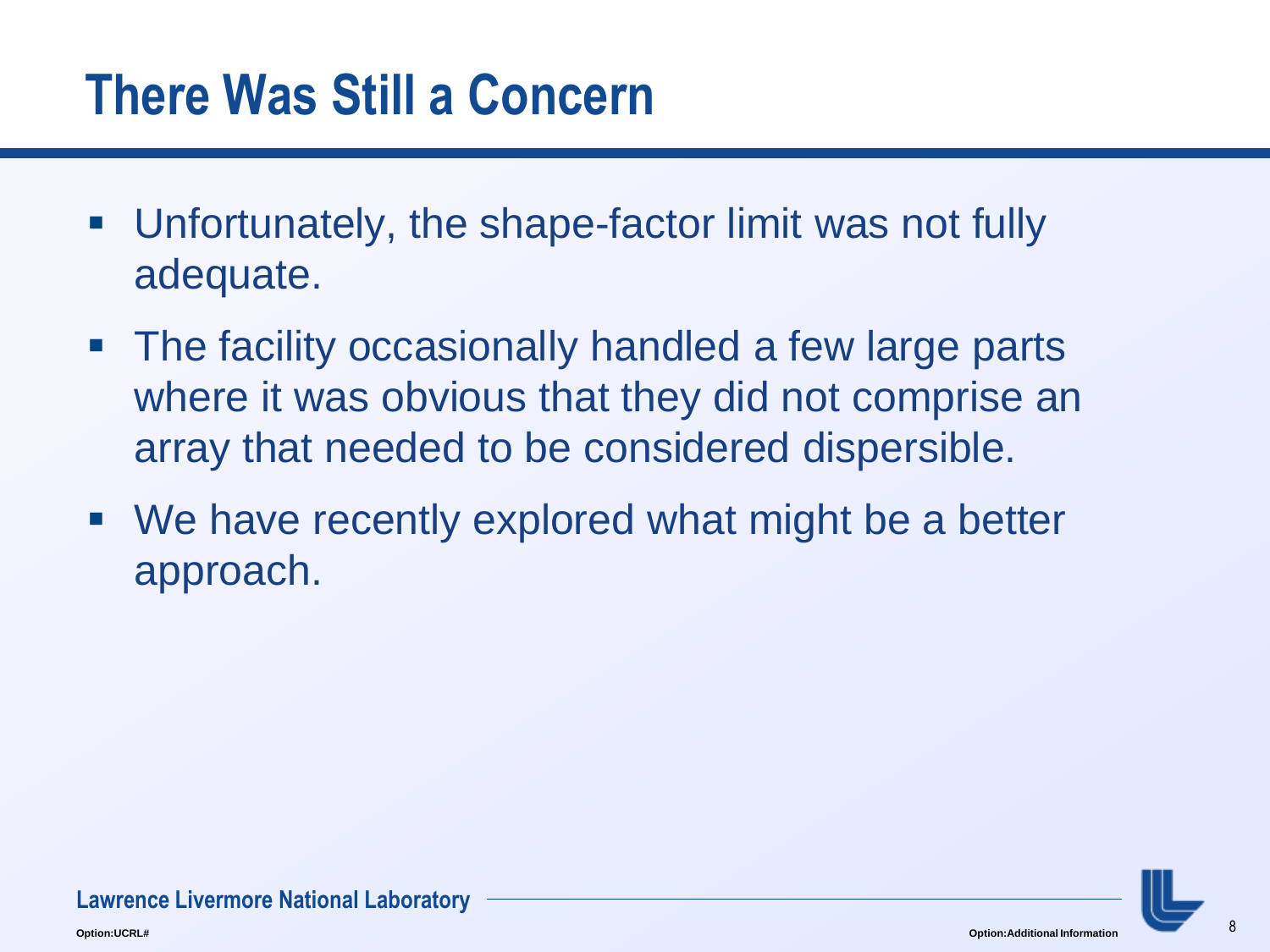# **Calculations for Non-Compact Shapes**

- $\blacksquare$  The  $k_{\text{eff}}$  of a water-reflected 2600 g alpha-plutonium sphere is about 0.8.
- If the 2600 g sphere is separated into smaller spherical pieces, exceeding 10 g each, the  $k_{eff}$  will remain under 0.8.
- If a group of larger-than-10-gram pieces are stretched, flattened, or otherwise changed, and interstitial neutronmoderating material is present, there is a potential for *reactivity enhancement*.
- The surface area of plutonium exposed to thermal neutrons shall be controlled such that the reactivity of an array will not exceed that of a solid 2600 g sphere.

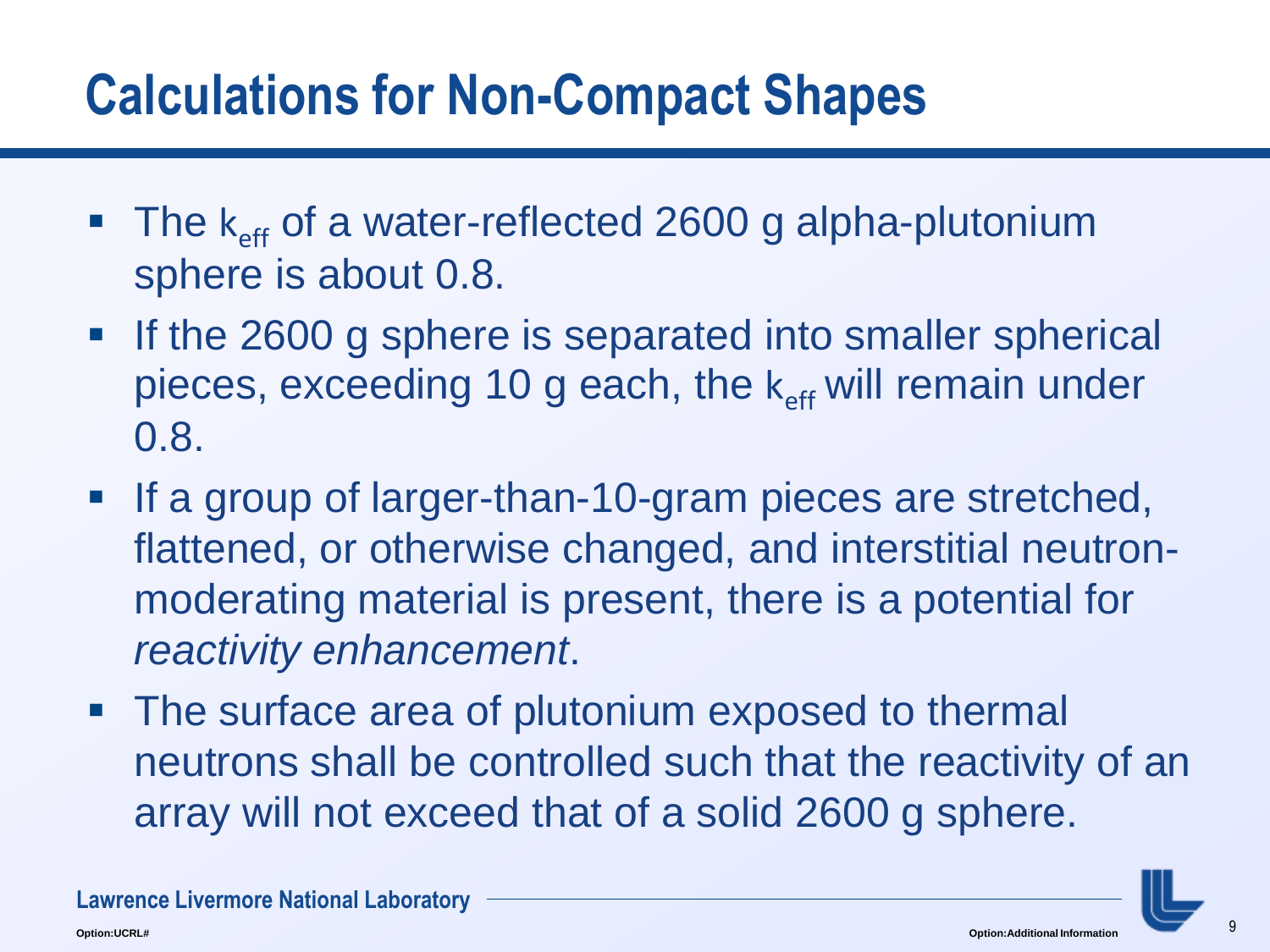#### **Monte Carlo Calculations for Water-Moderated and –Reflected Cubic Arrays of Plutonium Metal Disks with D/H=5**

| <b>Number of</b><br><b>Units</b> | <b>Unit Mass (g)</b> | <b>Array Mass (g)</b> | <b>Surface Area</b><br>of Plutonium<br>in Assembly<br>(cm <sup>2</sup> ) | <b>Cell Width for</b><br>Maximum $k_{\text{eff}}$<br>(cm) | <b>Maximum</b><br>$k_{\text{eff}}$ |
|----------------------------------|----------------------|-----------------------|--------------------------------------------------------------------------|-----------------------------------------------------------|------------------------------------|
| 8                                | 325                  | 2600                  | 392                                                                      | 6                                                         | 0.62                               |
| 27                               | 96                   | 2592                  | 586                                                                      | 5                                                         | 0.60                               |
| 64                               | 41                   | 2625                  | 788                                                                      | $\overline{4}$                                            | 0.65                               |
| 125                              | 21                   | 2625                  | 985                                                                      | $\overline{3}$                                            | 0.73                               |
| 343                              | 8                    | 2744                  | 1420                                                                     | $\overline{2}$                                            | 0.78                               |

#### **Lawrence Livermore National Laboratory**

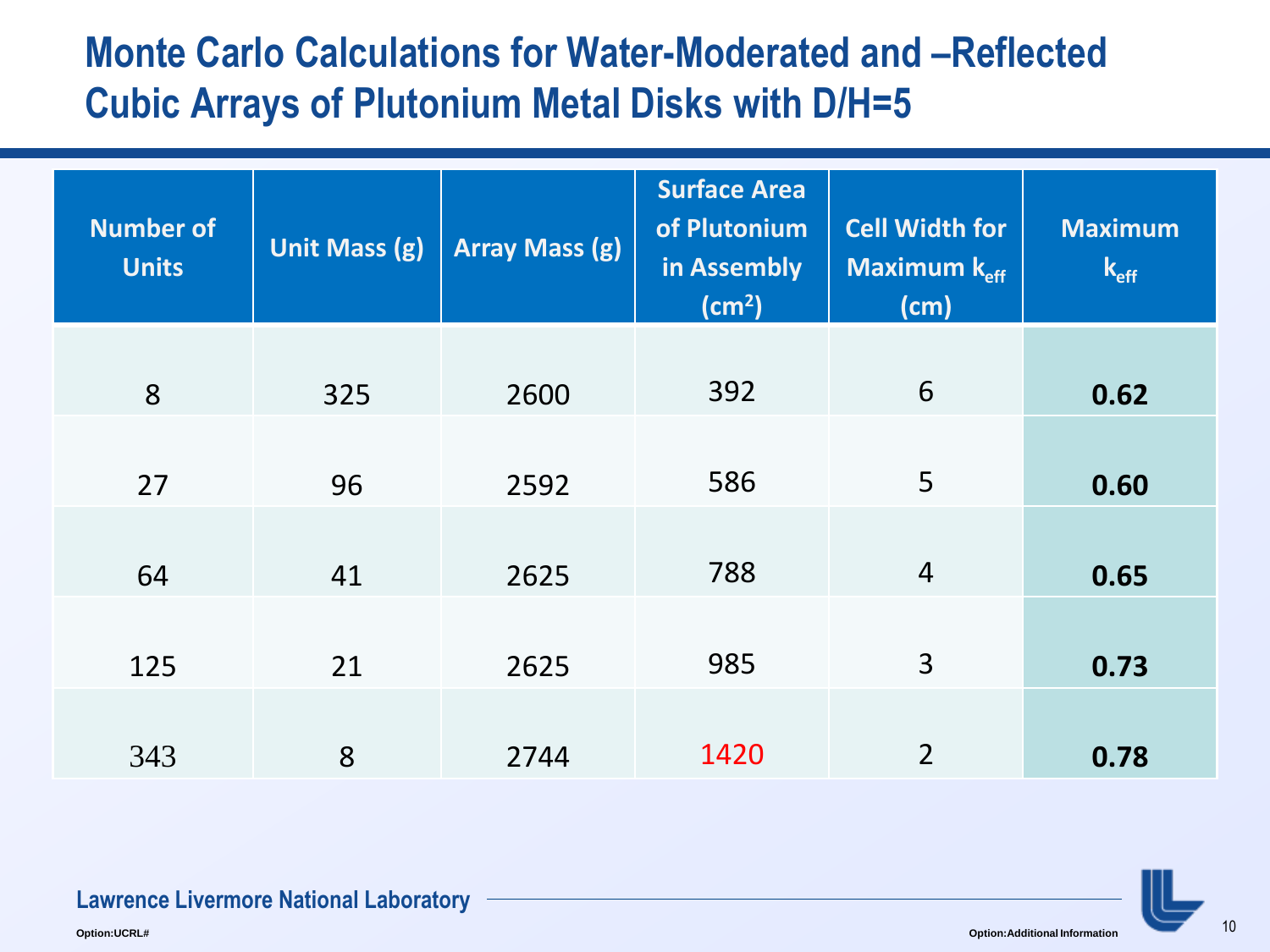## **Possible Extension of Dispersible Definition for Non-Compact Units Exceeding 10 g**

- A 2600 g array of water-moderated and reflected plutonium metal parts with a surface area equal to, or less than, 1420 cm<sup>2</sup> is less reactive than a solid 2600gram, water-reflected, alpha-phase plutonium sphere.
- A possible extension of the dispersible definition is:

**An array of plutonium metal parts with a total surface area exceeding 1420 cm<sup>2</sup> is limited to a total mass of 220 grams of plutonium. Such arrays are considered to be comprised of dispersible parts.** 

 A variety of shapes could be evaluated simply by determining the area of plutonium exposed to thermal neutrons.



**Lawrence Livermore National Laboratory**